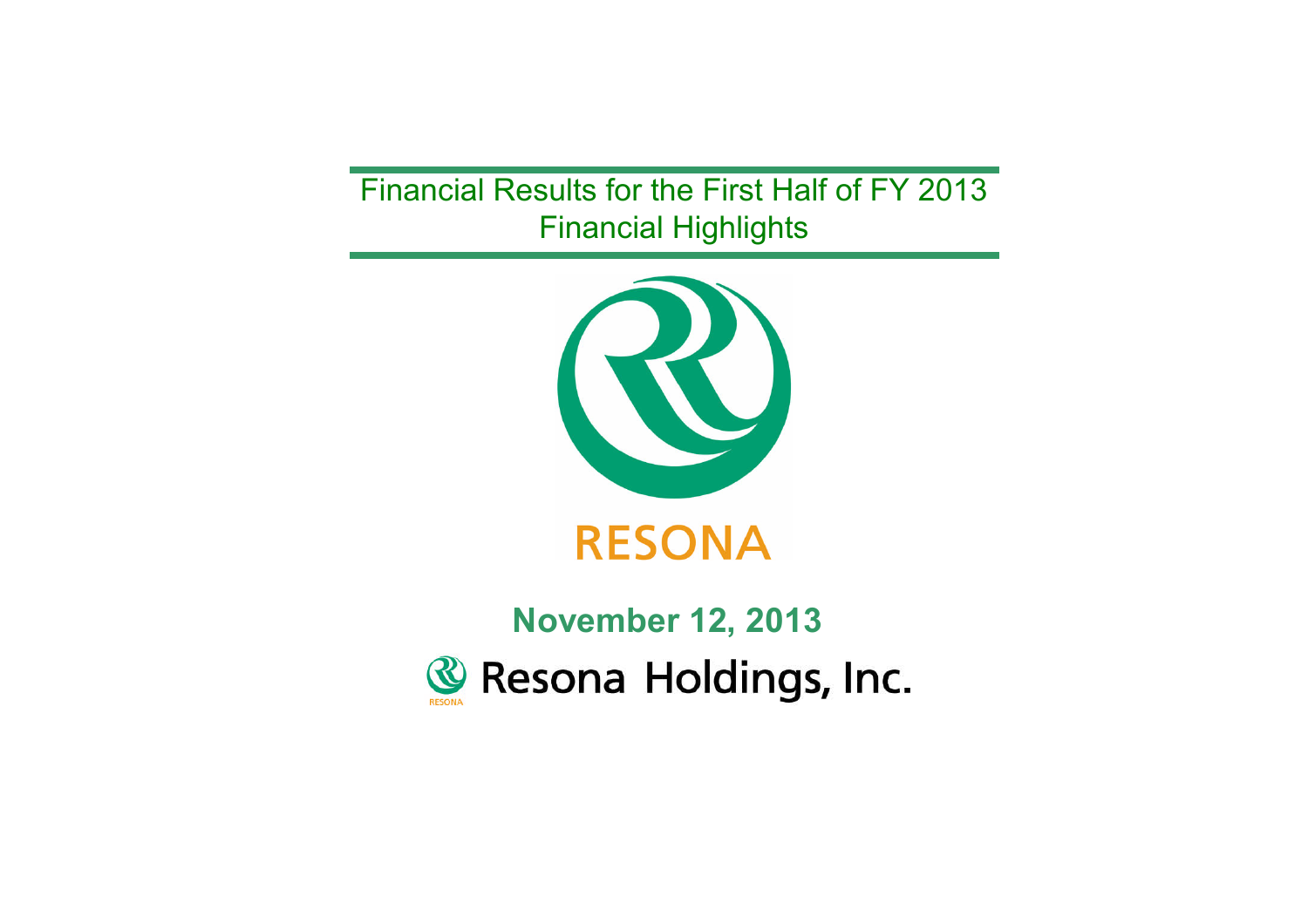(Billions of Yen)

# I. Financial Highlights for the First Half of Fiscal Year 2013

#### Posted Y122.0 bn of consolidated net interim income (Page 1-2)

Net interim income decreased by Y53.6 bn (-30.5%) YoY, but exceeded the forecast by Y52.0 bn (+74.2%)

- ⇒ Y36.5 bn YoY increase in net interim income excluding the one-time gain posted last year due to the change in DTA recoverability category (+90.1bn).
- ⇔ Net gains on stocks and net credit-related expenses showed improvements on a YoY basis and from the forecast
	- > Net gains on stocks improved by Y37.7bn YoY and exceeded the forecast (total of 3 group banks) by Y20.0 bn.
- > Net credit-related expenses improved by Y8.6bn YoY and by Y35.8bn from the forecast (total of 3 group banks).

Top-line income (total of 3 group banks) exceeded the forecast primarily driven by strong fees and commission income (Page 3-4)

Actual net operating profit (total of 3 group banks) declined by Y5.6 bn (-4.5%) YoY, but exceeded the forecast by Y3.1 bn (+2.6%)

- ⇔ Consolidated loan balance increased by approx. Y500.0 bn YoY
- ⇔ Loan-to-deposit spread (domestic operation, total of 3 group banks): 1.45% (-11bp YoY, or -2bp from the forecast)
- ⇔ Financial product sale: Investment trust sale increased by 80% YoY
- ⇔ Gain on trading of equity ETFs covered a decrease in net gains on bonds.

#### Maintained and further improved soundness in asset quality (Page 5,7)

NPL ratio as of Sep. 30, 2013 (total of 3 group banks): Below 2% (1.91%) Unrealized gain on available-for-sale securities as of Sep. 30, 2013 (total of 3 group banks): Y294.2 bn

Consolidated capital adequacy ratio as of Sep. 30. 2013: 15.21%; Tier 1 ratio: 11.16% (preliminary ratios)

Steadily implemented the Public Funds Full Repayment Plan (announced in May 2013) (Page 6) Repurchased and cancelled a part of the common shares held by Deposit Insurance Corporation of Japan (DICJ) in July 2013, totaling Y99.2 bn on an injected amount basis ⇒Submitted a request to dispose of the remaining shares to DICJ in August 2013



Net interim

|                                                                |                                              |                      |                            |         | <b>INCLUTION</b><br>lincome  |                            | 122.0  | (53.6)              | +52.0    <sub>income</sub> |        | $+4.5$<br>123.3               | (1.7)                      |
|----------------------------------------------------------------|----------------------------------------------|----------------------|----------------------------|---------|------------------------------|----------------------------|--------|---------------------|----------------------------|--------|-------------------------------|----------------------------|
|                                                                | Total of 3 group banks<br>(Non-consolidated) |                      | (Announced<br>in May 2013) |         | Resona Bank                  | (Announced<br>in May 2013) |        | Saitama Resona Bank | (Announced<br>in May 2013) |        | Kinki Osaka Bank              | (Announced<br>in May 2013) |
|                                                                |                                              | 1H FY2013 YoY change | Change from<br>forecast    |         | Non-consolidated) YoY change | Change from<br>forecast    |        | YoY change          | Change from<br>forecast    |        | (Non-consolidated) YoY change | Change from<br>forecast    |
| <b>Gross operating profit</b>                                  | 285.8                                        | (4.2)                | $+3.8$                     | 189.0   | (3.9)                        | $+1.0$                     | 69.0   | (1.9)               |                            | 27.8   | $+1.6$                        | $+2.8$                     |
| Operating expenses                                             | 167.7)                                       | (1.3)                | (0.7)                      | (110.2) | (1.4)                        | (1.2)                      | (38.1) | (0.3)               | (0.1)                      | (19.3) | $+0.3$                        | (0.2)                      |
| Actual net operating profit*                                   | 118.1                                        | (5.6)                | $+3.1$                     | 78.8    | (5.3)                        | (0.2)                      | 30.8   | (2.2)               | (0.2)                      | 8.4    | $+2.0$                        | $+2.9$                     |
| Cost income ratio (after<br>NPL disposal in the trust account) | 58.6%                                        | $+1.3%$              |                            | 58.3%   | $+1.9%$                      |                            | 55.2%  | $+2.0\%$            |                            | 69.5%  | $(6.0)\%$                     |                            |

Net interim

Ordinary profit **174.3** +39.3 +64.3

\* Actual net operating profit: net operating profit before NPL disposal in the trust account and before provision to general reserve for possible loan losses

Note 1. Amounts less than 0.1billion yen are rounded down.

Ordinary profit **122.5** +3.8 (2.5)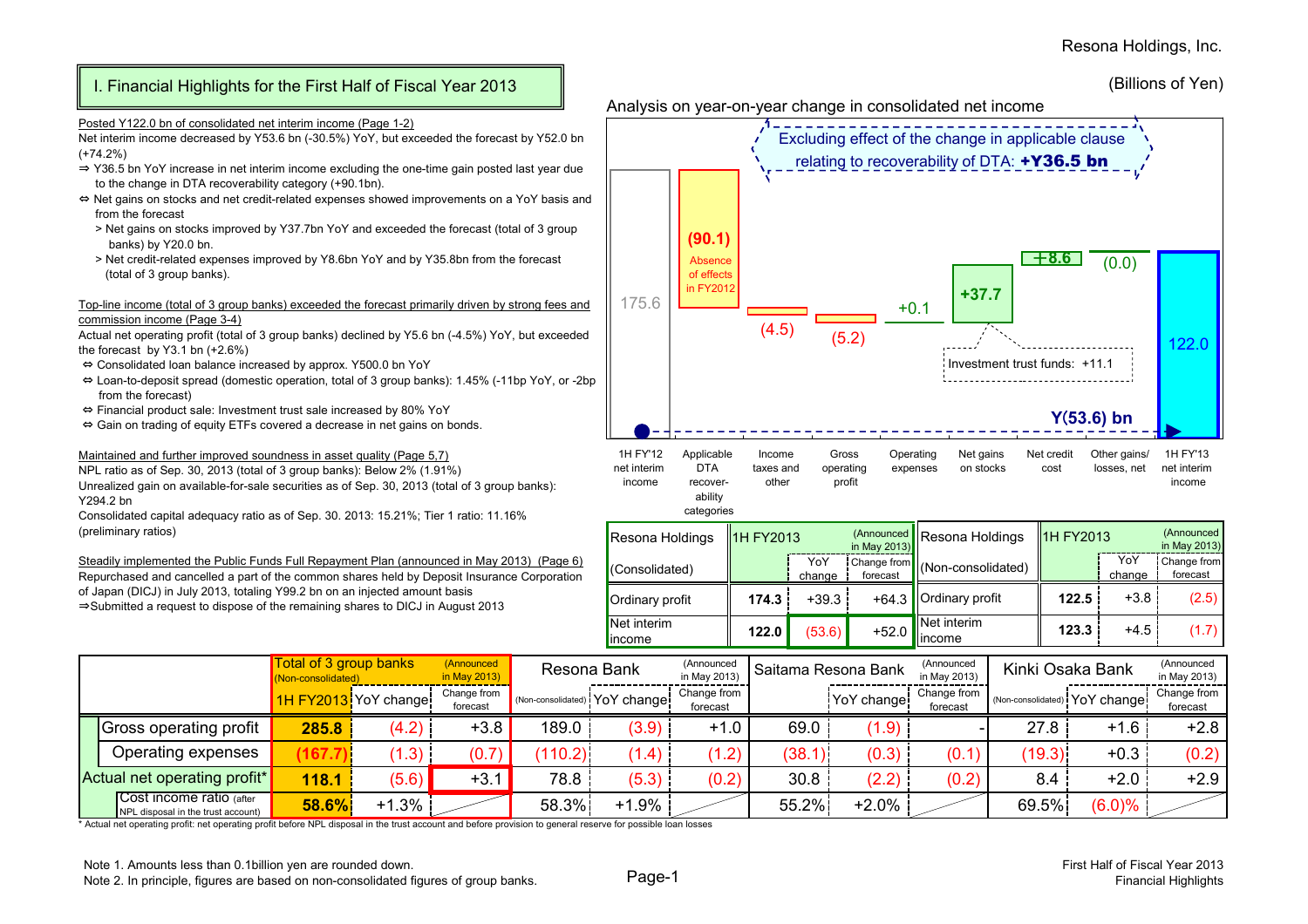(Billions of Yen)

II. Outline of Financial Results for 1H of FY2013

|     |                                                       | Resona Holdings |                        |                   |            | otal of 3 group banks |         |         |       | Factors accounting for the                                                                                                                                                                |
|-----|-------------------------------------------------------|-----------------|------------------------|-------------------|------------|-----------------------|---------|---------|-------|-------------------------------------------------------------------------------------------------------------------------------------------------------------------------------------------|
|     |                                                       | Consolidated    |                        | <b>Difference</b> | Non-consol |                       | Resona  | Saitama |       | Kinki Osaka difference (A)-(B) (Approx. figures)                                                                                                                                          |
|     |                                                       | (A)             | YoY change $(A) - (B)$ |                   | (B)        | YoY change            |         | Resona  |       | RC: Resona Card, RG: Resona Guarantee                                                                                                                                                     |
|     | <b>Gross operating profit</b>                         | 312.4           | (5.2)                  | $+26.6$           | 285.8      | (4.2)                 | 189.0   | 69.0    | 27.8  |                                                                                                                                                                                           |
|     | (1) Net interest income                               | 215.3           | (7.7)                  | $+4.5$            | 210.8      | (7.6)                 | 132.1   | 58.6    | 20.0  | RC 1.5 bn and other                                                                                                                                                                       |
|     | Income from loans<br>and deposits                     |                 |                        |                   | 184.3      | (10.4)                | 115.6   | 50.5    | 18.2  | Domestic operations, Banking account<br>and Deposits include NCDs                                                                                                                         |
|     | $(2)$ Trust fees                                      | 11.8            | $+1.2$                 | (0.0)             | 11.8       | $+1.2$                | 11.8    |         |       |                                                                                                                                                                                           |
| (3) | Fees and commission<br>income                         | 70.6            | $+9.2$                 | $+21.5$           | 49.1       | $+10.1$               | 34.8    | 10.0    | 4.1   | RG 14.1 bn, RC 6.9 bn and other                                                                                                                                                           |
|     | (4) Other operating income                            | 14.6            | (8.0)                  | $+0.5$            | 14.0       | (8.0)                 | 10.1    | 0.2     | 3.6   |                                                                                                                                                                                           |
|     | Net gains/(losses)<br>on bonds                        | 9.2             | (10.6)                 |                   | 9.2        | (10.6)                | 5.5     | 0.2     | 3.4   |                                                                                                                                                                                           |
|     | Actual net operating profit                           |                 |                        |                   | 118.1      | (5.6)                 | 78.8    | 30.8    | 8.4   | Net operating profit before NPL disposal in the trust<br>account and before provision to general reserve for<br>possible loan losses<br>Net operating profit before net gains/(losses) on |
|     | Core operating profit                                 |                 |                        |                   | 108.8      | $+5.0$                | 73.2    | 30.5    | 5.0   | bonds, before NPL disposal in the trust account and<br>before provision to general reserve for possible loan                                                                              |
|     | Operating expenses<br>(including non-recurring items) | (175.6)         | $+0.1$                 | (8.9)             | (166.7)    | $+0.2$                | (108.1) | (38.7)  |       | $(19.8)$ RC (5.5) bn, RG (1.6) bn and other                                                                                                                                               |
|     | Net gains/(losses) on stocks                          | 20.0            | $+37.7$                | $+0.0$            | 20.0       | $+37.9$               | 19.4    | 0.2     | 0.4   |                                                                                                                                                                                           |
|     | Credit related expenses, net                          | 13.9            | $+8.6$                 | (0.8)             | 14.8       | $+3.5$                | 15.2    | 0.7     |       | $(1.2)$ RG (0.5) bn, RC (1.3) bn and other                                                                                                                                                |
|     | Other gain/(loss), net                                | 5.0             | (0.0)                  | $+2.4$            | 2.6        | (1.9)                 | 1.9     | 0.6     | 0.0   |                                                                                                                                                                                           |
|     | Income before income taxes                            | 175.8           | $+41.0$                | $+19.2$           | 156.6      | $+35.4$               | 117.5   | 31.8    | 7.1   |                                                                                                                                                                                           |
|     | Income taxes and other                                | (53.8)          | (94.7)                 | (5.0)             | (48.7)     | (88.2)                | (33.9)  | (11.8)  | (2.9) | Minority interests in net income (4.3) bn,<br>Income tax of RHD and other (0.6) bn                                                                                                        |
|     | Net interim income                                    | 122.0           | (53.6)                 | $+14.1$           | 107.9      | (52.7)                | 83.6    | 20.0    | 4.2   |                                                                                                                                                                                           |





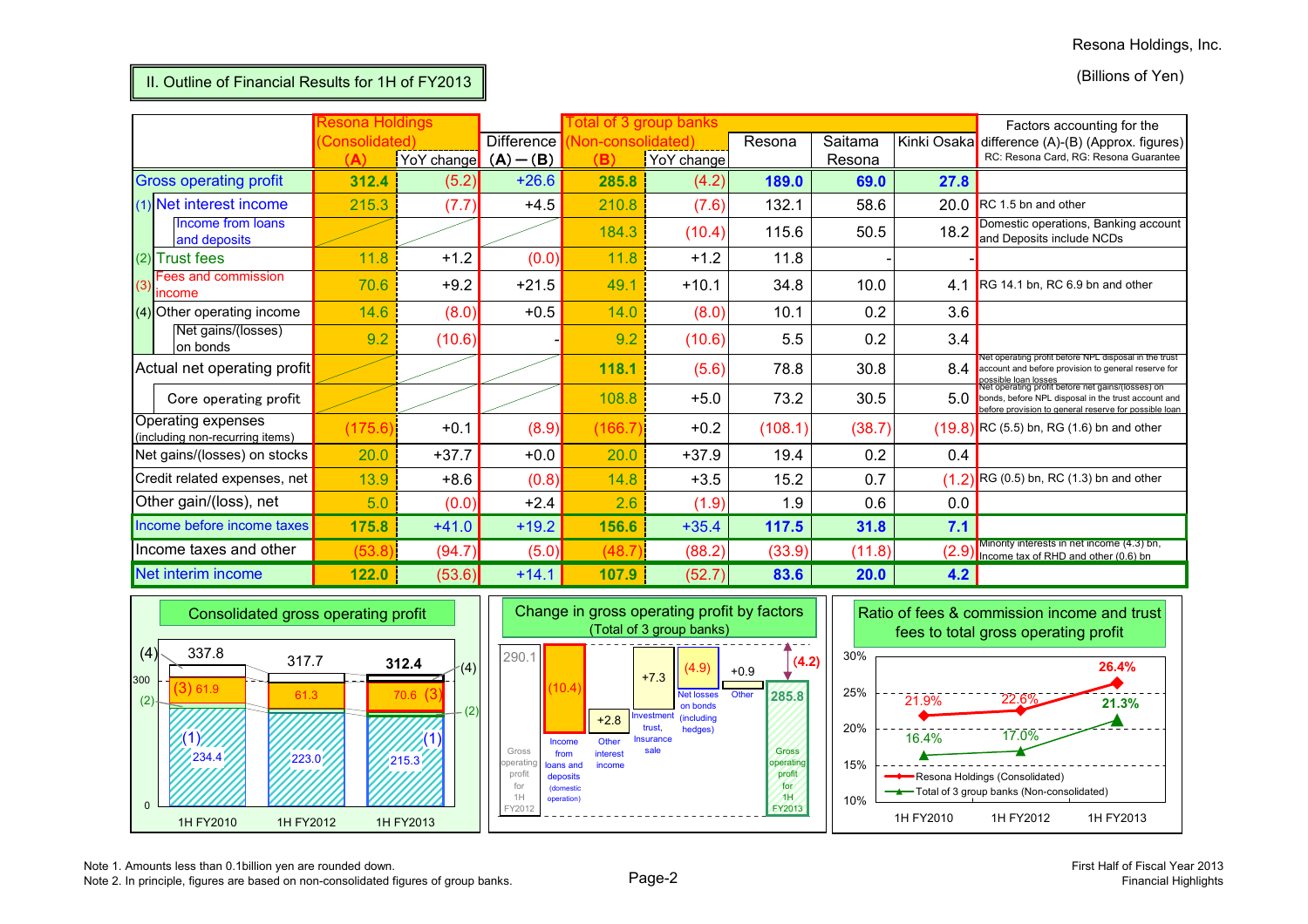## III. Deposits, Loans and Bills discounted



Note 1. Amount less than 0.1 billion yen are rounded down.

Note 2. In principle, figures are based on non-consolidated figures of group banks. Page-3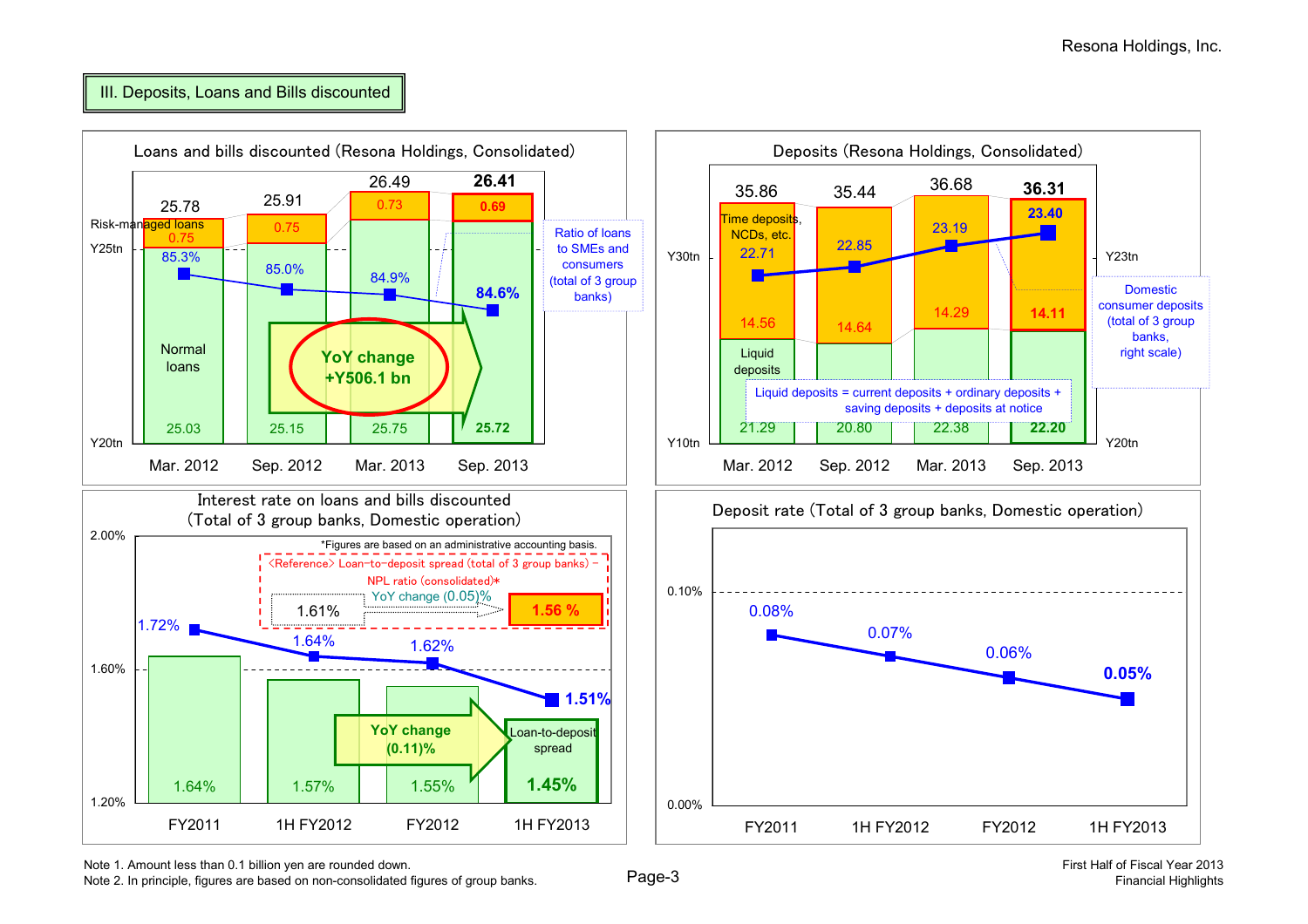IV. Resona's Core Business ~Leading Field~

\*Figures are based on an administrative accounting basis.



Note 1. Amount less than 0.1 billion yen are rounded down.

Note 2. In principle, figures are based on non-consolidated figures of group banks. **Page-4**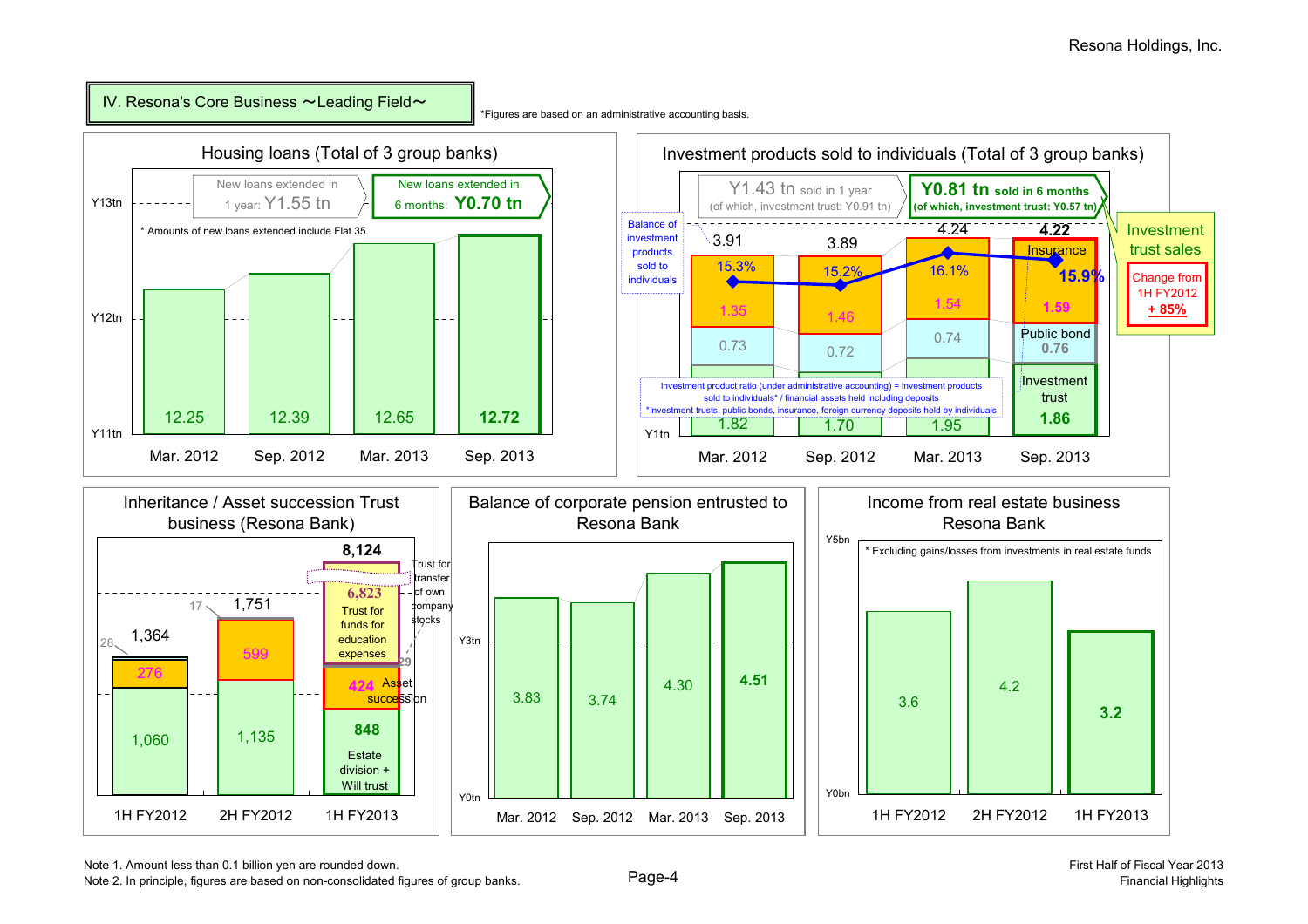### (Billions of Yen)

# V. Classified Claims (NPL) and Credit Related Expenses

|     |                                             | Total of<br>3 group banks | Resona Bankl | Saitama<br>Resona Bank | Kinki Osaka<br>Bank |
|-----|---------------------------------------------|---------------------------|--------------|------------------------|---------------------|
|     | Disposal in the trust account               | (0.0)                     | (0.0)        |                        |                     |
|     | Net addition to general reserve             | 12.2                      | 8.0          | 2.3                    | 1.8                 |
|     | Net addition to specific reserve            | 0.6                       | 4.1          | (1.9)                  | (1.5)               |
|     | Write-off of loans and others               | (8.9)                     | (4.8)        | (1.6)                  | (2.4)               |
|     | Gain from recoveries of<br>write-off claims | 10.7                      | 7.8          | 2.0                    | 0.8                 |
|     | Total credit-related expenses               | 14.8                      | 15.2         | 0.7                    | (1.2)               |
| (1) | New bankruptcy, downward<br>migration       | (15.4)                    | (7.1)        | (4.5)                  | (3.7)               |
| (2) | Upward migration                            | 5.5                       | 3.8          | 0.9                    | 0.8                 |
| (3) | Off-balancing and other                     | 12.4                      | 10.5         | 2.0                    | (0.1)               |
| (4) | Provision of general reserve                | 12.2                      | 8.0          | 2.3                    | 1.8                 |



(1) Loss from new bankruptcy or deterioration in borrower category, etc.

(2) Reversal of loan loss reserve due to improvements in borrower category, etc.

(3) Collection of claims from "doubtful" or lower category borrowers, gain from reversal of loan loss reserve due to off-balancing, and gain from recoveries of write-off claims

(4) Net impact of actual transfer to and reversal from general reserve for possible loan losses

|                         |                                   | Total of<br>3 group banks | Resona Bank | Saitama<br>Resona Bank | Kinki Osaka<br>Bank |
|-------------------------|-----------------------------------|---------------------------|-------------|------------------------|---------------------|
|                         | Unrecoverable or valueless claims | 61.8                      | 42.5        | 11.2                   | 8.0                 |
|                         | <b>Risk claims</b>                | 330.6                     | 189.1       | 80.7                   | 60.7                |
| Special attention loans |                                   | 133.4                     | 86.7        | 24.0                   | 22.6                |
|                         | Total classified claims (NPL)     | 525.9                     | 318.4       | 115.9                  | 91.5                |
|                         | Change from Mar. 31, '13          | (39.2)                    | (39.7)      | $+1.9$                 | (1.4)               |
|                         | NPL ratio *1                      | 1.91%                     | 1.75%       | 1.73%                  | 3.55%               |
|                         | Change from Mar. 31, '13          | (0.14)%                   | (0.22)%     | $+0.03%$               | $(0.05)\%$          |

\*1. NPL ratio = Total classified claims / Total claims defined under the Financial Reconstruction Act. (Banking and trust accounts) (Total of 3 group banks)

\*2. Reported figures do not include stocks issued by subsidiaries and affiliated companies and unlisted stocks.

\*3. The presented figures only include marketable securities. The figures presented in the table include securities, negotiable certificates of deposit (NCDs) included in "cash and due from banks" and a portion of "monetar

\*4. Fair values of floating-rate Japanese government bonds, which are included in "bonds" in "Available-for-sale securities", are based on the reference transaction price statistics prepared by the Japan Securities Dealers These floating-rate JGBs would have Y0.6 bn of unrealized gain based on the fair values computed with a valuation model utilized for an internal administration purpose.

Note 1. Amounts less than 0.1 billion yen are rounded down.

Note 2. In principle, figures are based on non-consolidated figures of group banks. Page-5

# VI. Unrealized gains/(losses) on securities

|                                                                                                                                               | Total of<br>3 aroup banks | Resona Bank | Saitama<br>Resona Bank | Kinki Osaka<br>Bank |       |                                                       | Total of<br>3 group banks | Resona Bank | Saitama<br>Resona Bank | Kinki Osaka<br>Bank |
|-----------------------------------------------------------------------------------------------------------------------------------------------|---------------------------|-------------|------------------------|---------------------|-------|-------------------------------------------------------|---------------------------|-------------|------------------------|---------------------|
| coverable or valueless claims                                                                                                                 | 61.8                      | 42.5        | 11.2                   | 8.0                 |       | Held to maturity                                      | 65.7                      | 36.3        | 21.9                   | 7.3                 |
| k claims                                                                                                                                      | 330.6                     | 189.1       | 80.7                   | 60.7                |       | Available for sale <sup>*3</sup>                      | 294.2                     | 208.5       | 75.7                   | 9.9                 |
| cial attention loans                                                                                                                          | 133.4                     | 86.7        | 24.0                   | 22.6                |       | Change from Mar. 31, '13                              | $+36.6$                   | $+37.3$     | $+0.9$                 | (1.6)               |
| assified claims (NPL)                                                                                                                         | 525.9                     | 318.4       | 115.9                  | 91.5                |       | Bonds <sup>*4</sup>                                   | 4.1                       | (6.2)       | 8.2                    | 2.0                 |
| Change from Mar. 31, '13                                                                                                                      | (39.2)                    | (39.7)      | $+1.9$                 | (1.4)               |       | Floating rate JGBs                                    | 0.3                       | 0.0         | 0.0                    | 0.2                 |
| . ratio *1                                                                                                                                    | 1.91%                     | 1.75%       | 1.73%                  | 3.55%               |       | <b>Stocks</b>                                         | 292.2                     | 220.0       | 67.1                   | 5.0                 |
| Change from Mar. 31, '13                                                                                                                      | (0.14)%                   | (0.22)%     | $+0.03%$               | $(0.05)\%$          | Other |                                                       | (2.1)                     | (5.2)       | 0.3                    | 2.7                 |
| io = Total classified claims / Total claims defined under the Financial Reconstruction Act.<br>q and trust accounts) (Total of 3 group banks) |                           |             |                        |                     |       | Balance of stock held (acquisition cost) <sup>2</sup> | 333.3                     | 265.6       | 63.1                   | 4.4                 |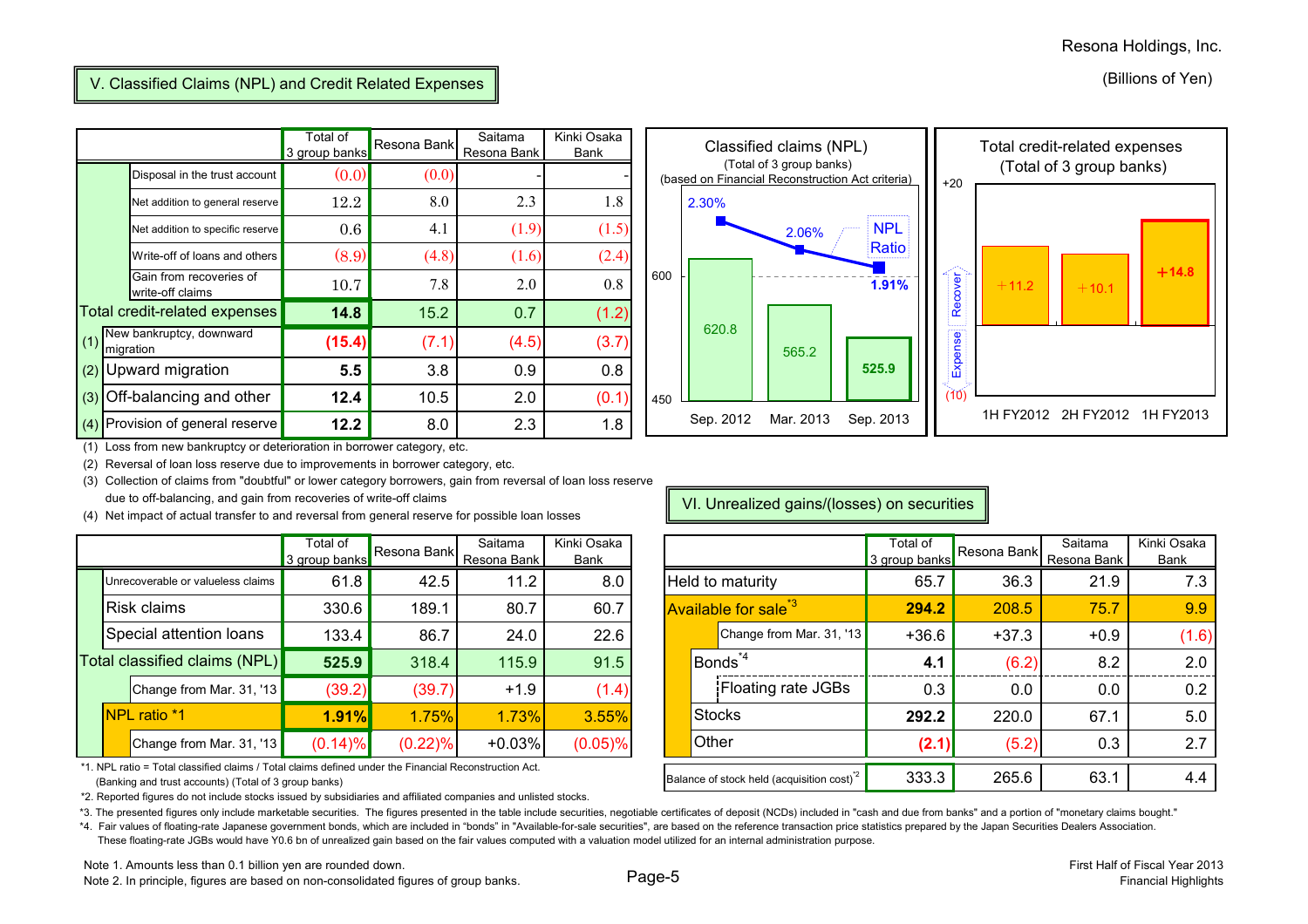# Resona Holdings, Inc.

(Billions of Yen)



|                                                                          | Amount<br>Sep. 30, 2003<br>(1)            | <b>Amount</b><br>Sep. 30, 2012<br>(2) | $(2) - (1)$                                     | Time of Repayment                                                                                                                                                                                                                                                 |                                                                   | Outline of the Public Funds Full Repayment Plan |  | (Announced in May 2013)                                                         |                         |                                                                                                 |             |                                        |
|--------------------------------------------------------------------------|-------------------------------------------|---------------------------------------|-------------------------------------------------|-------------------------------------------------------------------------------------------------------------------------------------------------------------------------------------------------------------------------------------------------------------------|-------------------------------------------------------------------|-------------------------------------------------|--|---------------------------------------------------------------------------------|-------------------------|-------------------------------------------------------------------------------------------------|-------------|----------------------------------------|
| Total public funds received                                              | 3,128.0                                   | 772.4                                 | (2, 355.5)                                      |                                                                                                                                                                                                                                                                   |                                                                   | Mar. 2013                                       |  | 1st Year                                                                        | 2nd Year                | 3rd Year                                                                                        | 4th Year    | 5th Year                               |
| <b>Preferred shares</b>                                                  | 2,531.5                                   | 610.0                                 | (1, 921.5)                                      |                                                                                                                                                                                                                                                                   |                                                                   |                                                 |  |                                                                                 | (Mar. 2014) (Mar. 2015) | (Mar. 2016)                                                                                     | (Mar. 2017) | (Mar. 2018)                            |
| Early Strengthening Act                                                  | 868.0                                     | 160.0                                 | (708.0)                                         |                                                                                                                                                                                                                                                                   |                                                                   | <b>Total 871.6</b>                              |  |                                                                                 |                         |                                                                                                 |             |                                        |
| Class B                                                                  | 408.0                                     |                                       |                                                 | (408.0) Fully repaid in Mar. '09                                                                                                                                                                                                                                  |                                                                   |                                                 |  | Repayment<br>32.0                                                               |                         |                                                                                                 |             | <b>Full</b>                            |
| Class C                                                                  | 60.0                                      | 60.0                                  |                                                 |                                                                                                                                                                                                                                                                   | Early<br>Strengthening                                            |                                                 |  |                                                                                 | Repayment<br>32.0       |                                                                                                 |             | <b>Repay-</b>                          |
| Class E                                                                  | 300.0                                     |                                       |                                                 | $(300.0)$ Fully repaid in Mar. '09                                                                                                                                                                                                                                | Act                                                               |                                                 |  |                                                                                 |                         | Repayment                                                                                       |             | ment                                   |
| Class F                                                                  | 100.0                                     | 100.0                                 |                                                 |                                                                                                                                                                                                                                                                   | <b>Preferred shares</b>                                           | 160.0                                           |  | 128.0                                                                           |                         | 32.0                                                                                            | Repayment   |                                        |
| Deposit Insurance Act                                                    | 1,663.5                                   | 450.0                                 | (1, 213.5)                                      |                                                                                                                                                                                                                                                                   |                                                                   |                                                 |  |                                                                                 | 96.0                    | 64.0                                                                                            | 32.0        |                                        |
| Class 1                                                                  | 550.0                                     |                                       |                                                 | (550.0) Fully repaid in Mar. '11                                                                                                                                                                                                                                  |                                                                   |                                                 |  |                                                                                 |                         |                                                                                                 | 32.0        | Repayment<br>32.0                      |
| Class 2                                                                  | 563.5                                     |                                       |                                                 | (563.5) Fully repaid in Mar. '11                                                                                                                                                                                                                                  |                                                                   |                                                 |  |                                                                                 |                         |                                                                                                 |             |                                        |
| Class 3                                                                  | 550.0                                     | 450.0                                 |                                                 | (100.0) Repaid in Mar. '11                                                                                                                                                                                                                                        |                                                                   |                                                 |  |                                                                                 |                         | The remaining shares will be                                                                    |             |                                        |
| Subordinated debts                                                       | 300.0                                     |                                       | (300.0)                                         |                                                                                                                                                                                                                                                                   |                                                                   |                                                 |  |                                                                                 |                         | repurchased and cancelled by the                                                                |             |                                        |
| <b>Financial Function</b><br>Stabilization Act                           | 200.0                                     |                                       |                                                 | $(200.0)$ Fully repaid in Oct. '05                                                                                                                                                                                                                                |                                                                   |                                                 |  |                                                                                 |                         | end of March 2018                                                                               |             |                                        |
| Early Strengthening Act                                                  | 100.0                                     |                                       |                                                 | $(100.0)$ Fully repaid in Mar. '09                                                                                                                                                                                                                                | <b>Deposit</b><br><b>Insurance Act</b><br><b>Preferred shares</b> | 450.0                                           |  |                                                                                 |                         |                                                                                                 |             |                                        |
| Common shares                                                            | 296.4                                     | 162.4                                 |                                                 | Repaid in Jul. '13 and<br>$(133.9)$ s other times                                                                                                                                                                                                                 |                                                                   |                                                 |  |                                                                                 |                         |                                                                                                 |             |                                        |
| 3,128.0<br>868.0                                                         | Change from Sep. 2003:<br>$Y(2,355.5)$ bn |                                       | dividend from FY2013                            | <b>Early Strengthening Act</b><br>Preferred shares: Y160.0 bn<br>$\Box$ Repayment of Y32.0 bn each year shall be<br>implemented through the special preferred                                                                                                     |                                                                   |                                                 |  | <b>Repurchase</b><br>and cancel<br><b>Max 300.0</b><br>(At repurchase<br>price) |                         |                                                                                                 |             |                                        |
| 1,663.5<br>871.6<br>160.0                                                | Repaid in July 2013:<br>Y99.2 bn          | 772.4<br>160.0                        | bn based on a repurchase price)<br>cancellation | <b>Deposit Insurance Act</b><br>Preferred shares: Y450.0 bn<br>$\Box$ Plan to repurchase and cancel a part of the<br>relevant shares by March 2014 (up to Y300.0)<br>$\Box$ The remaining portion is planned to be<br>repaid by March 2018 through repurchase and | <b>Deposit</b><br><b>Insurance Act</b><br>common shares           | 261.6                                           |  | 162.4                                                                           |                         | Submitted a request to dispose of<br>the remaining shares to DICJ in<br>August 2013             |             |                                        |
| 450.0<br>296.4<br><b>Sub</b><br>300.0<br>261.6<br>Sep. 2003<br>Mar. 2013 |                                           | 450.0<br>162.4<br>Sep. 2013           |                                                 | <b>Deposit Insurance Act</b><br>common shares: Y162.4 bn<br>$\Box$ Submitted a request to dispose of the<br>remaining shares to DICJ (August 2013)                                                                                                                |                                                                   |                                                 |  | <b>Completed</b><br>repurchase<br>and cancel                                    |                         | <b>Amount repaid in July 2013:</b><br>(Total amount at repurchase price:<br>99,999,950,400 yen) |             | Y99.2 bn (based on an injected amount) |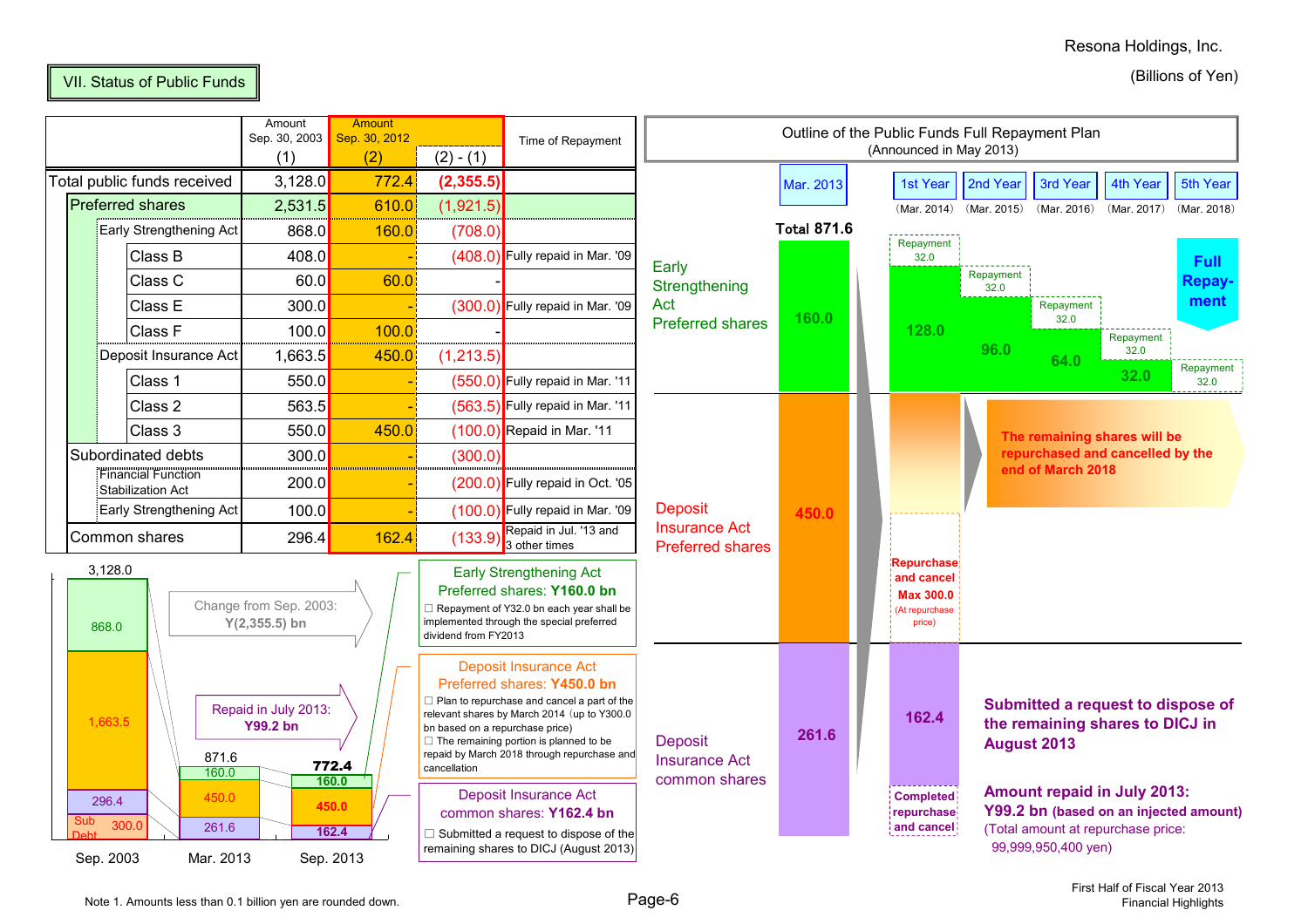| (Billions of Yen) |  |
|-------------------|--|
|-------------------|--|

|                                                                         | Sep. 2012 | Mar. 2013 |          | Sep. 2013 (Preliminary) |
|-------------------------------------------------------------------------|-----------|-----------|----------|-------------------------|
|                                                                         |           | (1)       | (2)      | $(2) - (1)$             |
| RHD consolidated capital adequacy ratio<br>(Japanese Domestic Standard) | 14.15%    | 14.67%    | 15.21%   | $+0.54%$                |
| Tier 1 ratio                                                            | 10.33%    | 10.74%    | 11.16%   | $+0.42%$                |
| Deferred tax asset ratio*1                                              | 13.23%    | 9.42%     | 8.23%    | (1.19)%                 |
| Total qualifying capital (RHD consolidated)                             | 2,453.2   | 2,554.1   | 2,589.1  | $+35.0$                 |
| Tier 1                                                                  | 1,790.5   | 1,870.5   | 1,900.2  | $+29.6$                 |
| Risk-weighted assets (RHD consolidated)                                 | 17,326.7  | 17,405.0  | 17,014.0 | (391.0)                 |
| Total required capital (RHD consolidated)*2                             | 1,386.1   | 1,392.4   | 1,361.1  | (31.2)                  |

|                                                     | Resona   |                                                  | Saitama Resona Kinki Osaka |
|-----------------------------------------------------|----------|--------------------------------------------------|----------------------------|
|                                                     |          | (Consolidated) (Non-consolidated) (Consolidated) |                            |
| Capital adequacy ratio (Japanese Domestic Standard) | 14.57%   | $13.08\%$                                        | 13.87%                     |
| Change from Mar. 31, '13                            | $+1.08%$ | $+0.62%$                                         | $+0.52%$                   |
| <b>i</b> Tier 1 ratio                               | 10.51%   | 8.78%                                            | 9.24%                      |
| Total qualifying capital                            | 1,777.2  | 447.7                                            | 175.8                      |
| Change from Mar. 31, '13                            | 96.1     | 18.9                                             | $+5.3$                     |
| Tier 1                                              | 1,282.9  | 300.5                                            | 117.1                      |
| Risk-weighted assets                                | 12,197.3 | 3,421.0                                          | 1,267.2                    |
| Change from Mar. 31, '13                            | (259.3)  | (19.9)                                           | (8.6)                      |
| Total required assets*2                             | 975.7    | 273.6                                            | 101.3                      |
| Change from Mar. 31, '13                            | (20.7)   | (1.5)                                            | (0.6)                      |



\*1 Deferred tax assets, net of deferred tax liabilities / Tier 1 capital \*2 Total required capital is calculated as "risk-weighted assets X 8%"